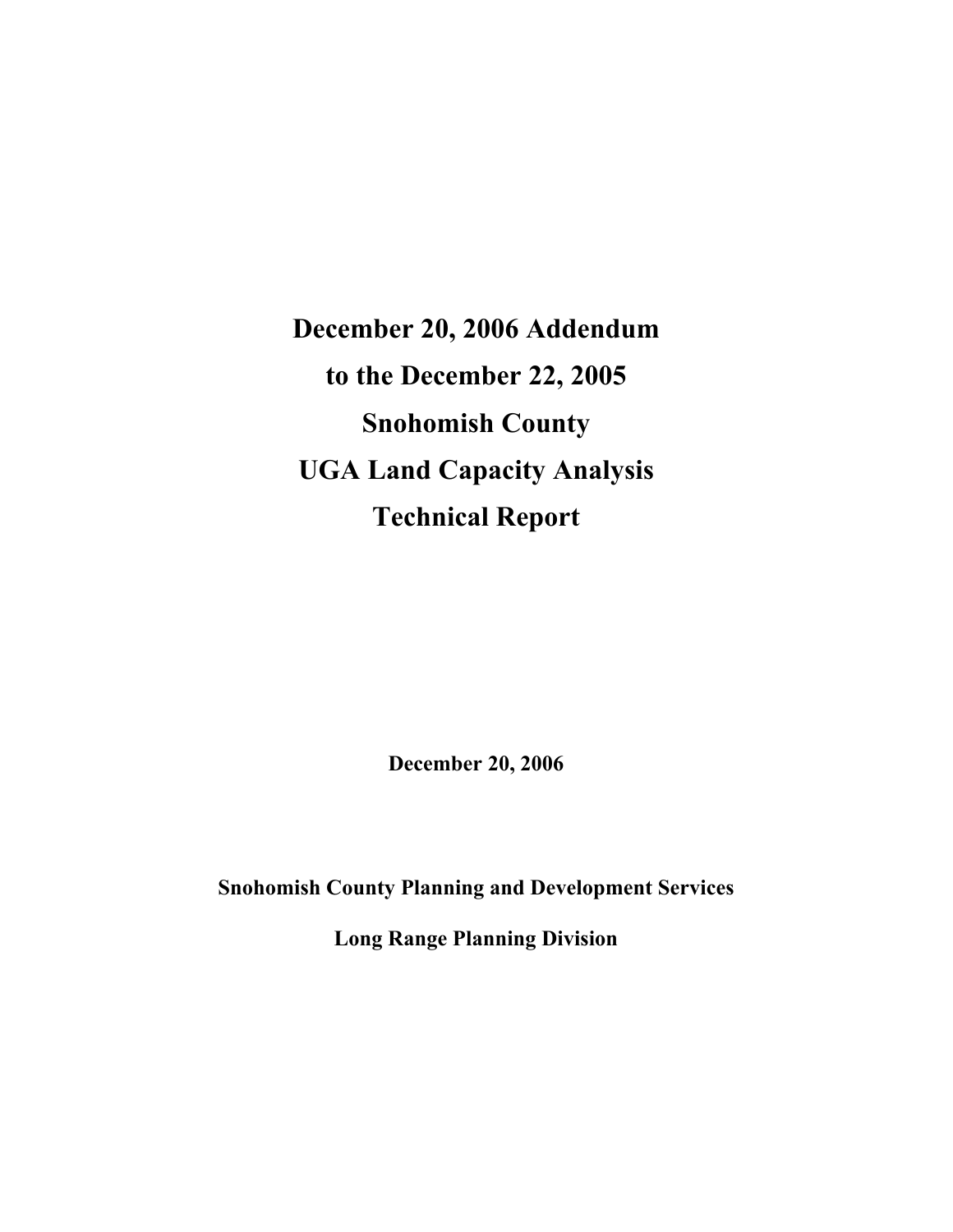# **December 20, 2006 Addendum to the December 22, 2005 Snohomish County UGA Land Capacity Analysis Technical Report**

This report supplements the UGA land capacity information originally published in the December 22, 2005 UGA Land Capacity Analysis Technical Report adopted by the Snohomish County Council as part of the county's 10-year plan update. This report updates key tables from the 2005 Land Capacity Analysis to support the County Council's anticipated actions on UGA expansion proposals currently under consideration as part of the 2006 remand and docket projects. Policy LU 1.A.11 of the General Policy Plan (GPP) and policy UG-14(d) of the Countywide Planning Policies (CPP) require that urban growth area (UGA) expansions must be supported by a land capacity analysis.

The following items were updated for this technical addendum to the 2005 Land Capacity Analysis:

- 1) The population base year for calculating population growth and remaining population capacity for the current GMA planning horizon was updated from 2002 to 2005 in order to include more recent demographic information. This more recent information was obtained from the *Snohomish County Tomorrow 2005 Growth Monitoring Report*. All UGA population growth and UGA additional population capacity comparisons now refer to a 2005-2025 planning period.
- 2) Reconciled 2025 population targets for UGAs recommended by the Snohomish County Tomorrow (SCT) Steering Committee on May 24, 2006 were included, as modified by the Snohomish County Council to include a higher (by 582 persons) SWUGA 2025 population growth target associated with the modified SWUGA boundary adopted on July 19, 2006 by Ordinance No. 06-053.
- 3) The UGA boundary changes recommended by the Planning Commission for the Granite Falls and Sultan remand projects were included as part of the updated UGA land capacity estimates. In addition, the additional population capacity for the SWUGA resulting from adoption of Ordinance No. 06-053 was also included. These three UGA population capacity adjustments are considered extensions to the original 10-year plan update effort.

Results of these adjustments show that the updated composite UGA (cities plus unincorporated UGAs) is estimated to have capacity for 252,523 additional residents as of 2005. This exceeds the 2005 – 2025 forecasted UGA population increase of 220,271 by 14.6% (the UGA "market safety factor"). This information can be seen in the attached Table 1 which supersedes Table 2 on page 21 of the December 22, 2005 UGA Land Capacity Analysis Technical Report.

Inclusion of the City of Lynnwood's higher SCT reconciled 2025 population target in this analysis (5,272 persons more than the initial 2025 target due to adoption of the City Center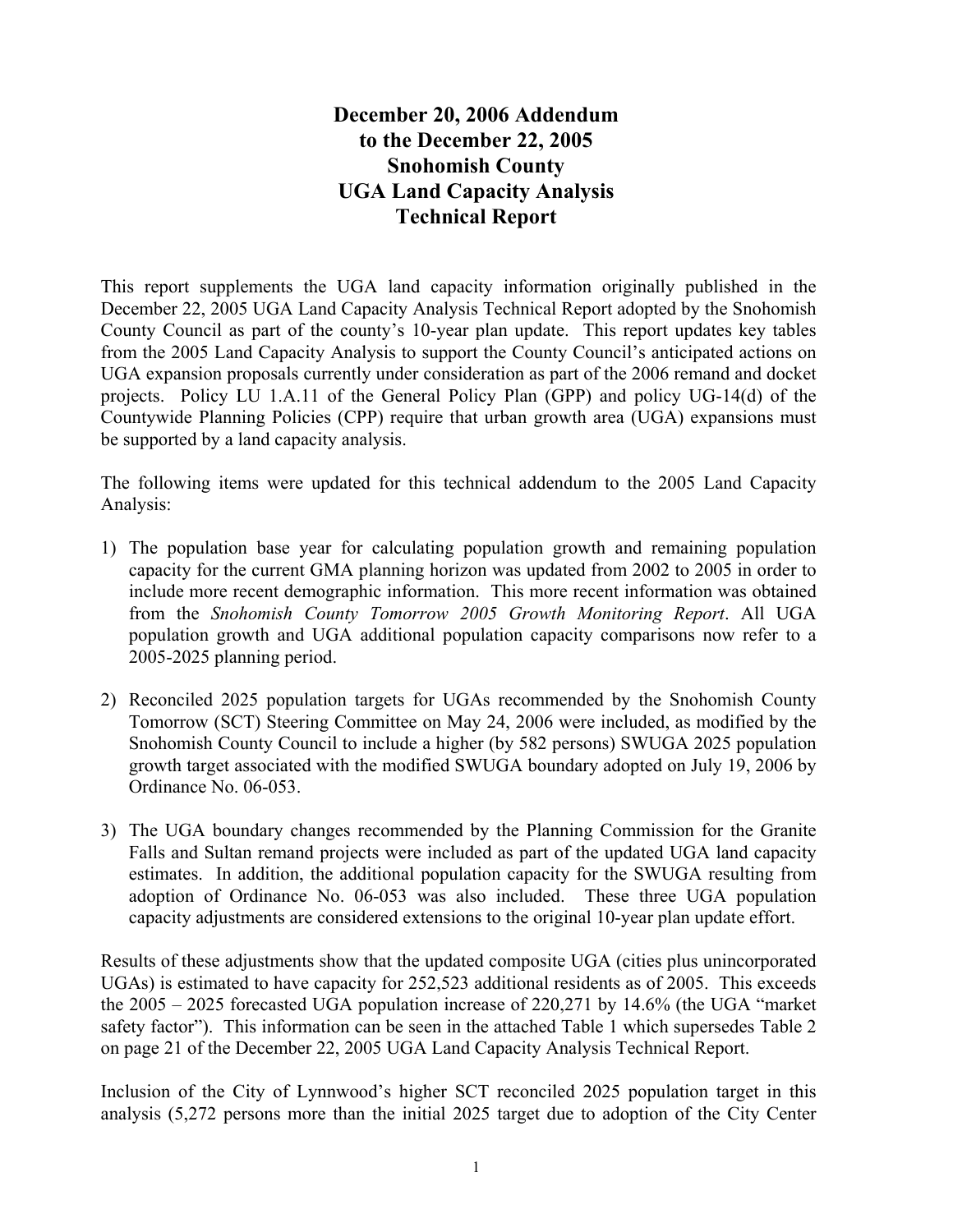Plan by the City Council in March 2005) had the net effect of lowering the UGA market safety factor from 14.8% in the December 2005 report to 14.6% in the present analysis. This occurred because the December 2005 Land Capacity Report included the additional capacity associated with the City's adoption of the City Center Plan but without a corresponding increase in the City's population growth since the SCT target reconciliation project had not yet begun at that time. Other updated factors in the present analysis worked to increase the UGA market safety factor (inclusion of the 3 UGA expansions resulting from the Granite Falls and Sultan remands and adoption of Ordinance No. 06-053, and the updating of the population base year from 2002 to 2005), but not to a level that offset the effect of the Lynnwood's higher 2025 population growth target.

The attached Tables  $2 - 4$  provide more detailed descriptions of the additional residential capacity estimates by plan designation for the 3 expanded unincorporated UGAs that were included in the present analysis. These results are consistent with the summary results for these UGAs shown in Table 1. Table 2 shows the capacity results under the remand recommendation for the unincorporated Granite Falls UGA (and supersedes page 60 of the December 22, 2005 UGA Land Capacity Report). Table 3 shows the capacity results under the remand recommendation for the unincorporated Sultan UGA (and supersedes page 66 of the December 22, 2005 UGA Land Capacity Report). Table 4 shows the capacity results under adoption of Ordinance No. 06-053 for the unincorporated SWUGA (and supersedes page 67 of the December 22, 2005 UGA Land Capacity Report).

Of special note, the County Council is considering 4 UGA expansion proposals as part of their review and consideration of the 2006 docket. The additional population capacity estimates associated with each proposal are shown below:

| LS 1 (Robinett)         | 11  |
|-------------------------|-----|
| SW12a (Goemaere)        | 190 |
| SW12b (Bentley/Krause)  | 200 |
| Stan 1 (Decker/Leavitt) | 55  |
| Total                   | 456 |

Inclusion of these UGA expansion proposals from the 2006 docket would have the effect of raising the UGA market safety factor to 14.8% from the 14.6% in the present analysis.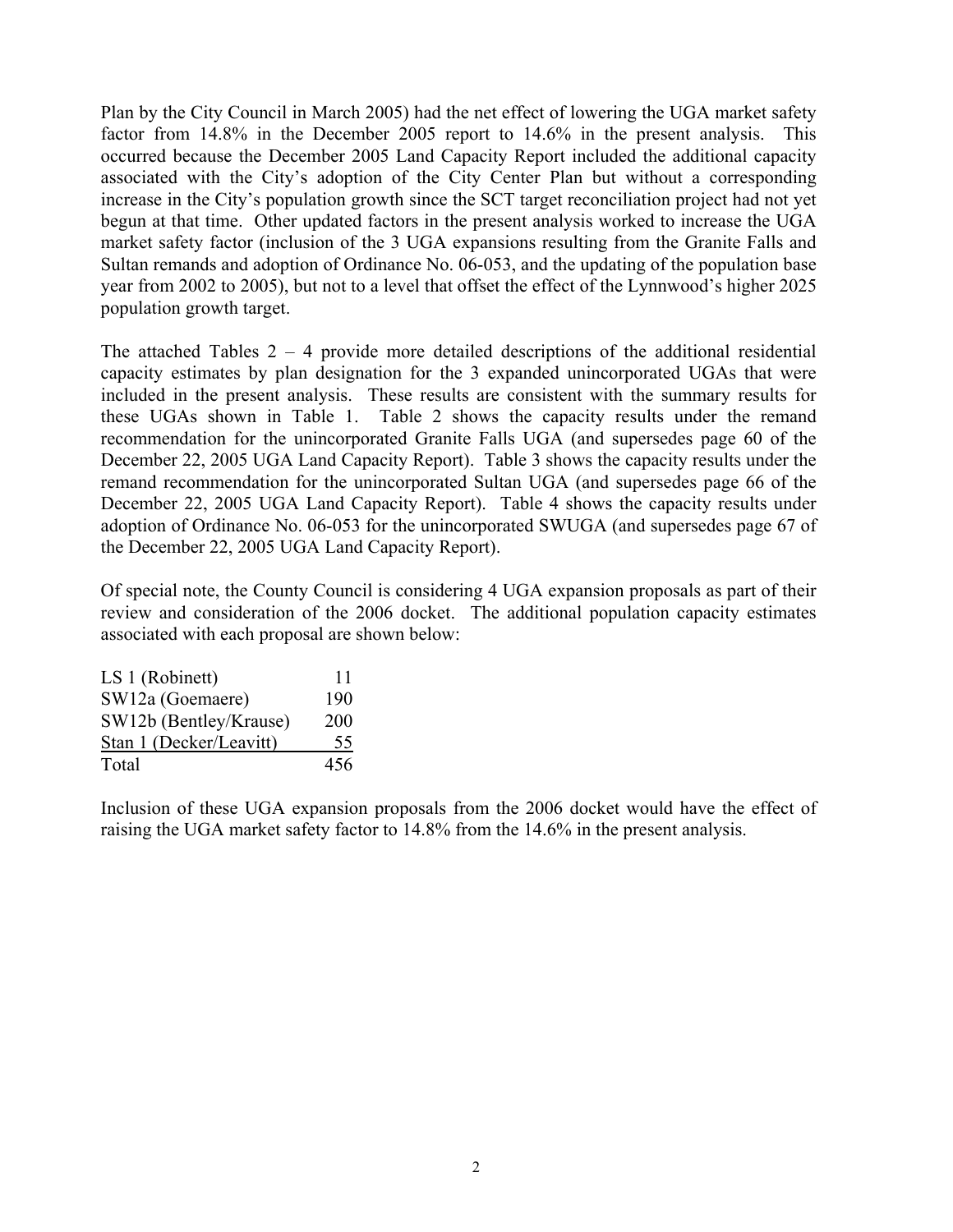## **2025 UGA Population Targets and Capacities - Dec 20/06 Addendum to Dec 22/05 Land Capacity Report**

| Area                                                                                                                                                                                                                                         | 2001<br>Estimated<br>Population                                                                          | 2005<br>Estimated<br>Population | Reconciled<br>2025 Pop<br>Target                                                                            | 2005-2025<br>Numeric<br>Change | 2025 Total<br>Population<br>Capacity                                                                        | Additional<br>2001-2025<br>Pop Capacity                                                           | Additional<br>2005-2025<br>Pop Capacity |
|----------------------------------------------------------------------------------------------------------------------------------------------------------------------------------------------------------------------------------------------|----------------------------------------------------------------------------------------------------------|---------------------------------|-------------------------------------------------------------------------------------------------------------|--------------------------------|-------------------------------------------------------------------------------------------------------------|---------------------------------------------------------------------------------------------------|-----------------------------------------|
| Non-S.W. County UGA                                                                                                                                                                                                                          | 130,818                                                                                                  | 143,596                         | 226,794                                                                                                     | 83,198                         | 247,789                                                                                                     | 116,971                                                                                           | 104,194                                 |
| <b>Arlington UGA</b><br><b>Arlington City</b><br>Unincorporated                                                                                                                                                                              | 13,347<br>12,770<br>577                                                                                  | 16,126                          | 27,000<br>18,150<br>8,850                                                                                   | 10,874                         | 28,180<br>20,727<br>7,453                                                                                   | 14,833<br>7,957<br>6,876                                                                          | 12,054                                  |
| Darrington UGA<br>Darrington Town<br>Unincorporated                                                                                                                                                                                          | 1,451<br>1,307<br>144                                                                                    | 1,563                           | 2,125<br>1,910<br>215                                                                                       | 562                            | 2,876<br>2,207<br>669                                                                                       | 1,425<br>900<br>525                                                                               | 1,314                                   |
| Gold Bar UGA<br>Gold Bar City<br>Unincorporated                                                                                                                                                                                              | 2,792<br>2,035<br>757                                                                                    | 2,833                           | 3,500<br>2,497<br>1,003                                                                                     | 667                            | 3,569<br>2,564<br>1,005                                                                                     | 777<br>529<br>248                                                                                 | 737                                     |
| <b>Granite Falls UGA</b><br><b>Granite Falls City</b><br>Unincorporated                                                                                                                                                                      | 2,688<br>2,540<br>148                                                                                    | 3,207                           | 6,970<br>4,770<br>2,200                                                                                     | 3,763                          | 7,239<br>3,952<br>3,287                                                                                     | 4,551<br>1,412<br>3,139                                                                           | 4,032                                   |
| Index UGA (incorporated)                                                                                                                                                                                                                     | 160                                                                                                      | 155                             | 190                                                                                                         | 35                             | 214                                                                                                         | 54                                                                                                | 59                                      |
| Lake Stevens UGA<br>Lake Stevens City<br>Unincorporated                                                                                                                                                                                      | 26,120<br>6,590<br>19,530                                                                                | 28,560                          | 46,125<br>8,360<br>37,765                                                                                   | 17,565                         | 50,365<br>8,495<br>41,869                                                                                   | 24,244<br>1,905<br>22,339                                                                         | 21,805                                  |
| Maltby UGA (unincorporated)                                                                                                                                                                                                                  | <b>NA</b>                                                                                                | <b>NA</b>                       | <b>NA</b>                                                                                                   | <b>NA</b>                      | <b>NA</b>                                                                                                   | <b>NA</b>                                                                                         | <b>NA</b>                               |
| Marysville UGA<br>Marysville City<br>Unincorporated                                                                                                                                                                                          | 49,847<br>26,770<br>23,077                                                                               | 53,926                          | 79,800<br>36,737<br>43,063                                                                                  | 25,874                         | 89,353<br>39,720<br>49,633                                                                                  | 39,506<br>12,950<br>26,556                                                                        | 35,426                                  |
| Monroe UGA<br><b>Monroe City</b><br>Unincorporated                                                                                                                                                                                           | 15,741<br>14,210<br>1,531                                                                                | 17,499                          | 26,590<br>20,540<br>6,050                                                                                   | 9,091                          | 26,621<br>21,000<br>5,621                                                                                   | 10,880<br>6,790<br>4,090                                                                          | 9,123                                   |
| Snohomish UGA<br>Snohomish City<br>Unincorporated                                                                                                                                                                                            | 10,178<br>8,565<br>1,613                                                                                 | 10,111                          | 14,535<br>9,981<br>4,554                                                                                    | 4,424                          | 15,239<br>10,016<br>5,222                                                                                   | 5,060<br>1,451<br>3,609                                                                           | 5,128                                   |
| Stanwood UGA<br>Stanwood City<br>Unincorporated                                                                                                                                                                                              | 4,369<br>3,975<br>394                                                                                    | 5,046                           | 8,840<br>5,650<br>3,190                                                                                     | 3,794                          | 12,528<br>5,722<br>6,806                                                                                    | 8,159<br>1,747<br>6,412                                                                           | 7,482                                   |
| Sultan UGA<br><b>Sultan City</b><br>Unincorporated                                                                                                                                                                                           | 4,124<br>3,775<br>349                                                                                    | 4,571                           | 11,119<br>8,190<br>2,929                                                                                    | 6,548                          | 11,605<br>8,407<br>3,198                                                                                    | 7,481<br>4,632<br>2,849                                                                           | 7,035                                   |
| S.W. County UGA                                                                                                                                                                                                                              | 375,964                                                                                                  | 396,053                         | 533,125                                                                                                     | 137,072                        | 544,382                                                                                                     | 168,418                                                                                           | 148,330                                 |
| Incorporated S.W.<br>Bothell City (part)<br><b>Brier City</b><br><b>Edmonds City</b><br><b>Everett City</b><br>Lynnwood City<br>Mill Creek City<br><b>Mtlake Terrace City</b><br><b>Mukilteo City</b><br>Woodway Town<br>Unincorporated S.W. | 241,815<br>14,160<br>6,440<br>39,590<br>95,990<br>34,010<br>11,970<br>20,370<br>18,340<br>945<br>134,149 |                                 | 303,227<br>22,000<br>7,790<br>44,880<br>123,060<br>43,782<br>16,089<br>22,456<br>22,000<br>1,170<br>229,898 |                                | 304,370<br>22,000<br>7,790<br>45,624<br>123,060<br>43,782<br>16,295<br>22,456<br>22,000<br>1,363<br>240,012 | 62,555<br>7,840<br>1,350<br>6,034<br>27,070<br>9,772<br>4,325<br>2,086<br>3,660<br>418<br>105,863 |                                         |
| <b>UGA Total</b><br><b>City Total</b><br>Unincorporated UGA Total                                                                                                                                                                            | 506,783<br>324,512<br>182,271                                                                            | 539,648                         | 759,919<br>420,202<br>339,717                                                                               | 220,271                        | 792,172<br>427,395<br>364,777                                                                               | 285,389<br>102,883<br>182,506                                                                     | 252,523                                 |

NA = Not applicable.

UGA Safety Factor as of 2005 = 14.6% (Percent which Additional 2005-2025 Pop Capacity exceeds 2005-2025 Numeric Change)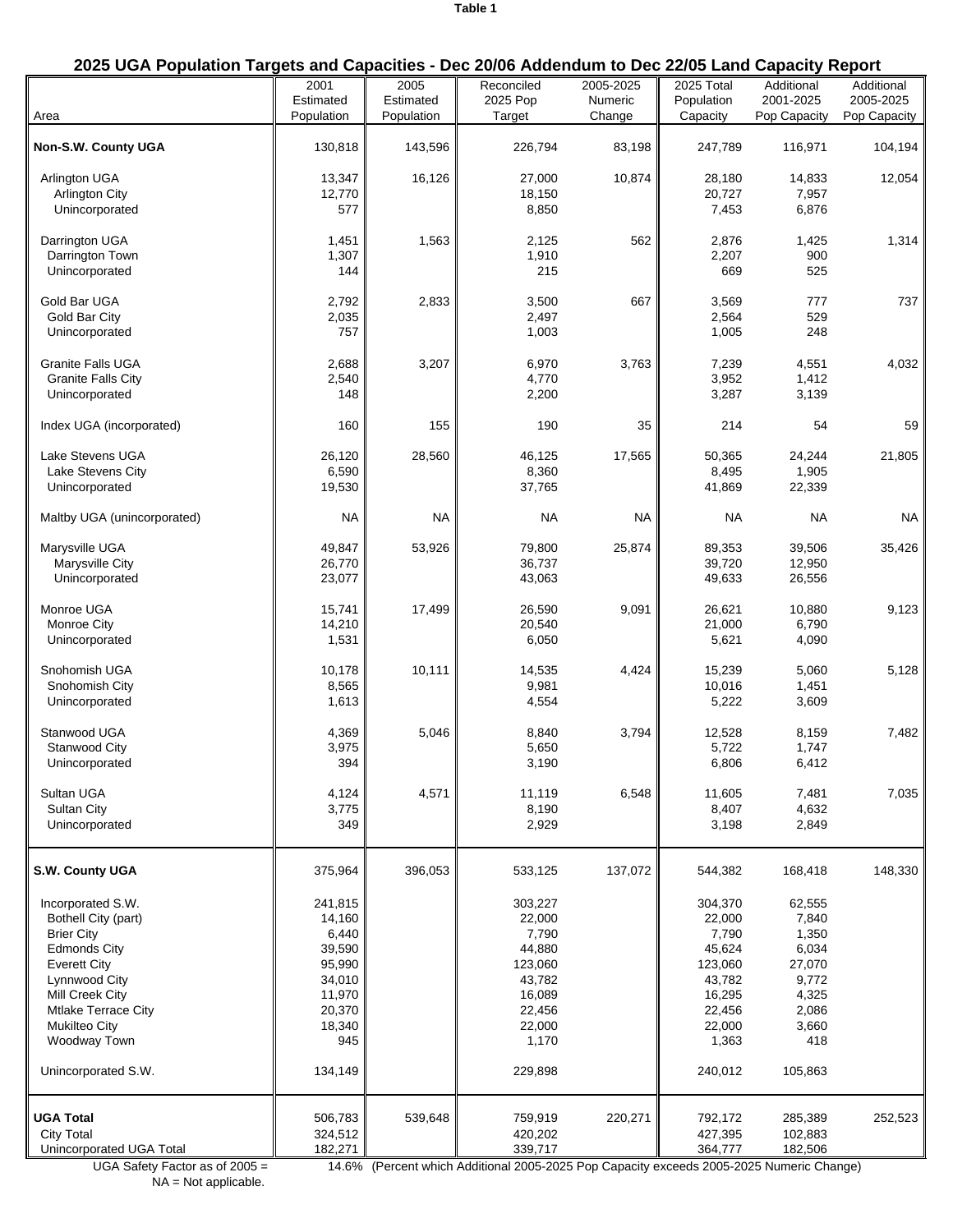# **Unincorporated Granite Falls UGA -- Additional Residential Capacity**

#### **Unincorporated UGA -- Additional Residential Capacity on Vacant Building Lots (Recently subdivided or approved)**

| County FLU | Total<br>Acres | Unbuildable<br>Acres | <b>Buildable</b><br>Acres | Additional<br>Housing Unit<br>Capacitv | Misc.<br>Pub. Purp.<br>Redx (0%) | Market<br>Availability<br>Redx (0%) | Additional<br>Population<br>Capacity |
|------------|----------------|----------------------|---------------------------|----------------------------------------|----------------------------------|-------------------------------------|--------------------------------------|
| ULDR/4-6   | 12.827         | 4.49                 | 8.337                     | 49                                     | 49                               | 49                                  | 136                                  |

#### **Unincorporated UGA -- Additional Residential Capacity on Remaining Vacant Parcels**

| County FLU | Total<br>Acres | Unbuildable<br>Acres | <b>Buildable</b><br>Acres | Additional<br>Housing Unit<br>Capacity | Misc.<br>Pub. Purp.<br>Redx (5%) | Market<br>Availability<br>Redx (15%) | Additional<br>Population<br>Capacity |
|------------|----------------|----------------------|---------------------------|----------------------------------------|----------------------------------|--------------------------------------|--------------------------------------|
| ULDR/4-6   | 158.619        | 47.933               | 110.686                   | 548                                    | 520                              | 443                                  | 1232                                 |

#### **Unincorporated UGA -- Additional Residential Capacity on Partially-Used Parcels**

| County FLU        | Total<br>Acres | Developed &<br>Unbuildable<br>Acres | Remaining<br><b>Buildable</b><br>Acres | Additional<br><b>Housing Unit</b><br>Capacity | Misc.<br>Pub. Purp.<br>Redx (5%) | Market<br>Availability<br>Redx (30%) | Additional<br>Population<br>Capacity |
|-------------------|----------------|-------------------------------------|----------------------------------------|-----------------------------------------------|----------------------------------|--------------------------------------|--------------------------------------|
| $ULDR/4-6$        | 139.603        | 18.798                              | 120.805                                | 579                                           | 550                              | 386                                  | 1072                                 |
| <b>UMDR/6-12</b>  | 8.843          | 3.92                                | 4.923                                  | 52                                            | 49                               | 35                                   | 83                                   |
| <b>UHDR/12-24</b> | 0.872          | 0.514                               | 0.358                                  |                                               | 7                                | 5                                    | 9                                    |
| Sum               | 149.318        | 23.232                              | 126.086                                | 638                                           | 606                              | 426                                  | 1164                                 |

### **Unincorporated UGA -- Additional Residential Capacity on Redevelopable Parcels**

| County FLU                     | Total<br>Acres  | Unbuildable<br>Acres | <b>Buildable</b><br>Acres | Additional<br>Housing Unit<br>Capacity | Misc.<br>Pub. Purp.<br>Redx (5%) | Market<br>Availability<br>Redx (30%) | Additional<br>Population<br>Capacity |
|--------------------------------|-----------------|----------------------|---------------------------|----------------------------------------|----------------------------------|--------------------------------------|--------------------------------------|
| $ULDR/4-6$<br><b>UMDR/6-12</b> | 94.786<br>1.973 | 29.702<br>0.18       | 65.084<br>1.793           | 313<br>17                              | 298<br>16                        | 208<br>11                            | 580<br>27                            |
| Sum                            | 96.759          | 29.882               | 66.877                    | 330                                    | 314                              | 219                                  | 607                                  |
| <b>Grand Total</b>             | 417.523         | 105.537              | 311.986                   | 1565                                   | 1489                             | 1137                                 | 3139                                 |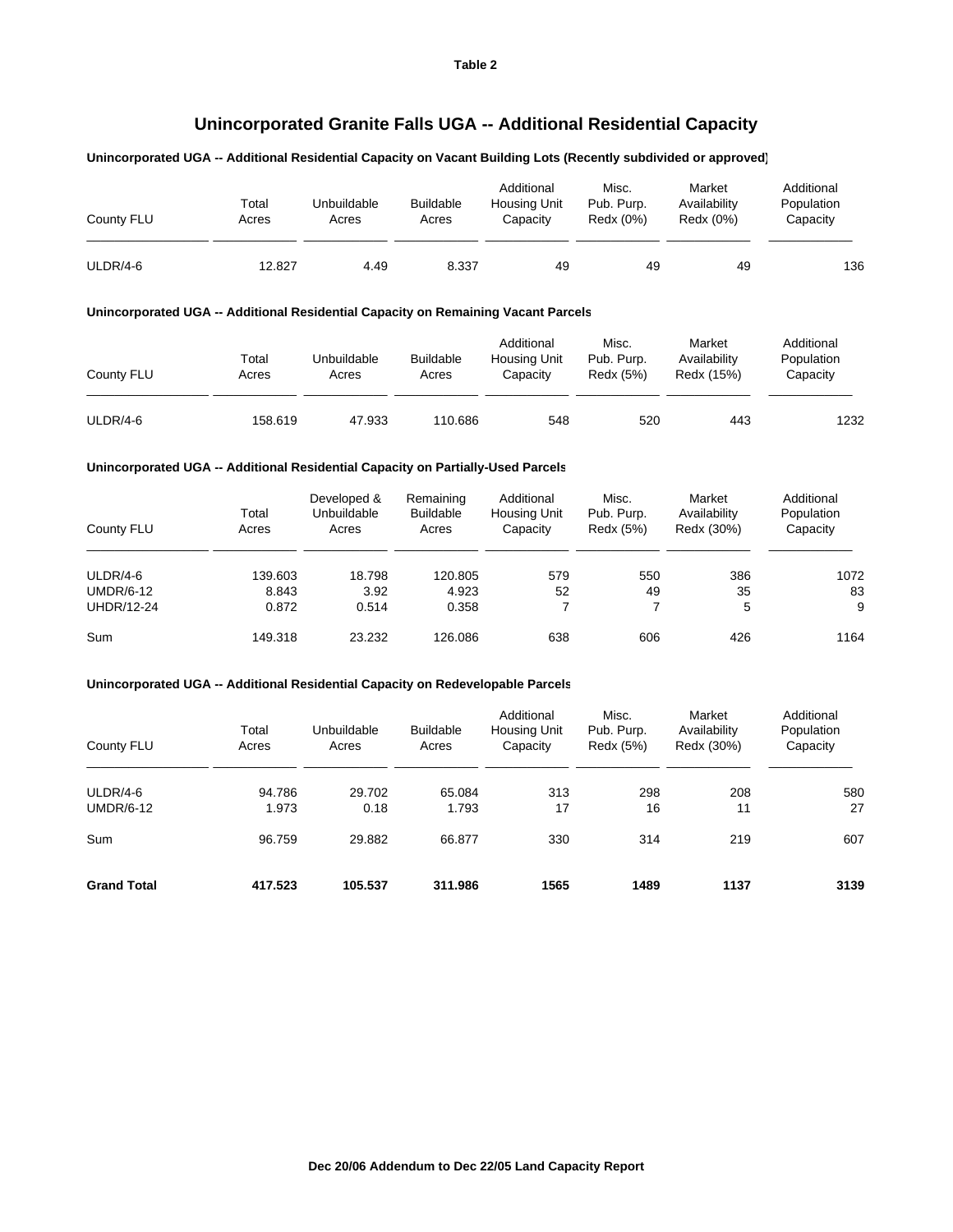### **Table 3**

## **Unincorporated Sultan UGA -- Additional Residential Capacity**

### **Unincorporated UGA -- Additional Residential Capacity on Remaining Vacant Parcels**

| County FLU                     | Total<br>Acres  | Unbuildable<br>Acres | <b>Buildable</b><br>Acres | Additional<br><b>Housing Unit</b><br>Capacity | Misc.<br>Pub. Purp.<br>Redx (5%) | Market<br>Availability<br>Redx (15%) | Additional<br>Population<br>Capacity |
|--------------------------------|-----------------|----------------------|---------------------------|-----------------------------------------------|----------------------------------|--------------------------------------|--------------------------------------|
| $ULDR/4-6$<br><b>UMDR/6-12</b> | 99.858<br>4.889 | 65.96<br>0.792       | 33.898<br>4.097           | 167<br>45                                     | 159<br>43                        | 135<br>36                            | 375<br>87                            |
| Sum                            | 104.747         | 66.752               | 37.995                    | 212                                           | 202                              | 171                                  | 462                                  |

### **Unincorporated UGA -- Additional Residential Capacity on Partially-Used Parcels**

| County FLU                     | Total<br>Acres   | Developed &<br>Unbuildable<br>Acres | Remaining<br><b>Buildable</b><br>Acres | Additional<br><b>Housing Unit</b><br>Capacity | Misc.<br>Pub. Purp.<br>Redx (5%) | Market<br>Availability<br>Redx (30%) | Additional<br>Population<br>Capacity |
|--------------------------------|------------------|-------------------------------------|----------------------------------------|-----------------------------------------------|----------------------------------|--------------------------------------|--------------------------------------|
| $ULDR/4-6$<br><b>UMDR/6-12</b> | 255.045<br>4.813 | 125.156<br>1.681                    | 129.889<br>3.132                       | 617<br>34                                     | 586<br>32                        | 410<br>23                            | 1142<br>54                           |
| Sum                            | 259.858          | 126.837                             | 133.021                                | 651                                           | 618                              | 433                                  | 1196                                 |

### **Unincorporated UGA -- Additional Residential Capacity on Redevelopable Parcels**

| Uninc UGA<br>County FLU        | Total<br>Acres   | Unbuildable<br>Acres | <b>Buildable</b><br>Acres | Additional<br><b>Housing Unit</b><br>Capacity | Misc.<br>Pub. Purp.<br>Redx (5%) | Market<br>Availability<br>Redx (30%) | Additional<br>Population<br>Capacity |
|--------------------------------|------------------|----------------------|---------------------------|-----------------------------------------------|----------------------------------|--------------------------------------|--------------------------------------|
| $ULDR/4-6$<br><b>UMDR/6-12</b> | 193.478<br>9.934 | 70.912<br>5.214      | 122.566<br>4.72           | 600<br>50                                     | 570<br>48                        | 399<br>33                            | 1111<br>80                           |
| Sum                            | 203.412          | 76.126               | 127.286                   | 650                                           | 618                              | 432                                  | 1191                                 |
| <b>Grand Total</b>             | 568.017          | 269.715              | 298.302                   | 1513                                          | 1438                             | 1036                                 | 2849                                 |